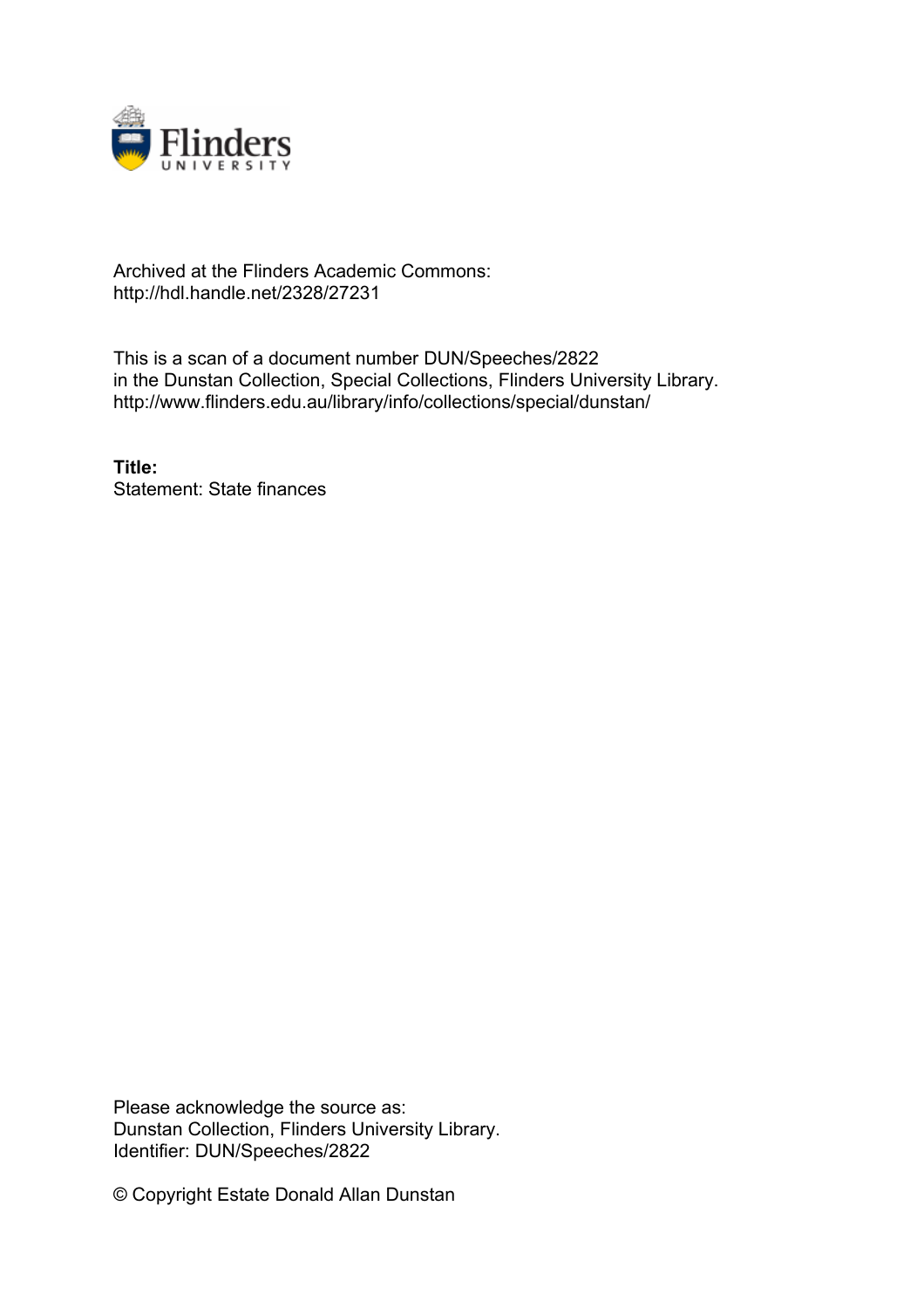$282245$ 



**Date** 

**Embargo** 

**June 30, 1975 State Administration Centre, Victoria Square, Adelaide, South Australia 5001 228 4811** 

## **STATE FINANCES**

**The Premier, Mr. Dunstan, announced today a \$26.4M. boost to South Australia's finances. For the first time in 15 years said Mr. Dunstan,**  South Australia was entering a financial year with substan<sup>tial</sup> **accumulated reserves.** 

**Mr. Dunstan said this latest boost to South Australia's finances was made up of the first \$10M. of the purchase price for the State's country rail services, \$10M. as a completion grant from the Grants Commission and a further \$6.4M. from the Grants Commission previously owing to South Australia.** 

**The Treasury results for the past years' trading would be announced later this week.** 

**Mr. Dunstan explained that next years payment for the Railways would increase to \$31M. and increase thereafter. Payments would continue in perpetuity.** 

**Mr. Dunstan said that but for the Railways Agreement, South Australia would not have received the \$10M. from the Grants Commission until 1976-77 and even then it would have been necessary to put a case to the Grants Commission.** 

**Mr. Dunstan said the State's finances were now well in the black.**